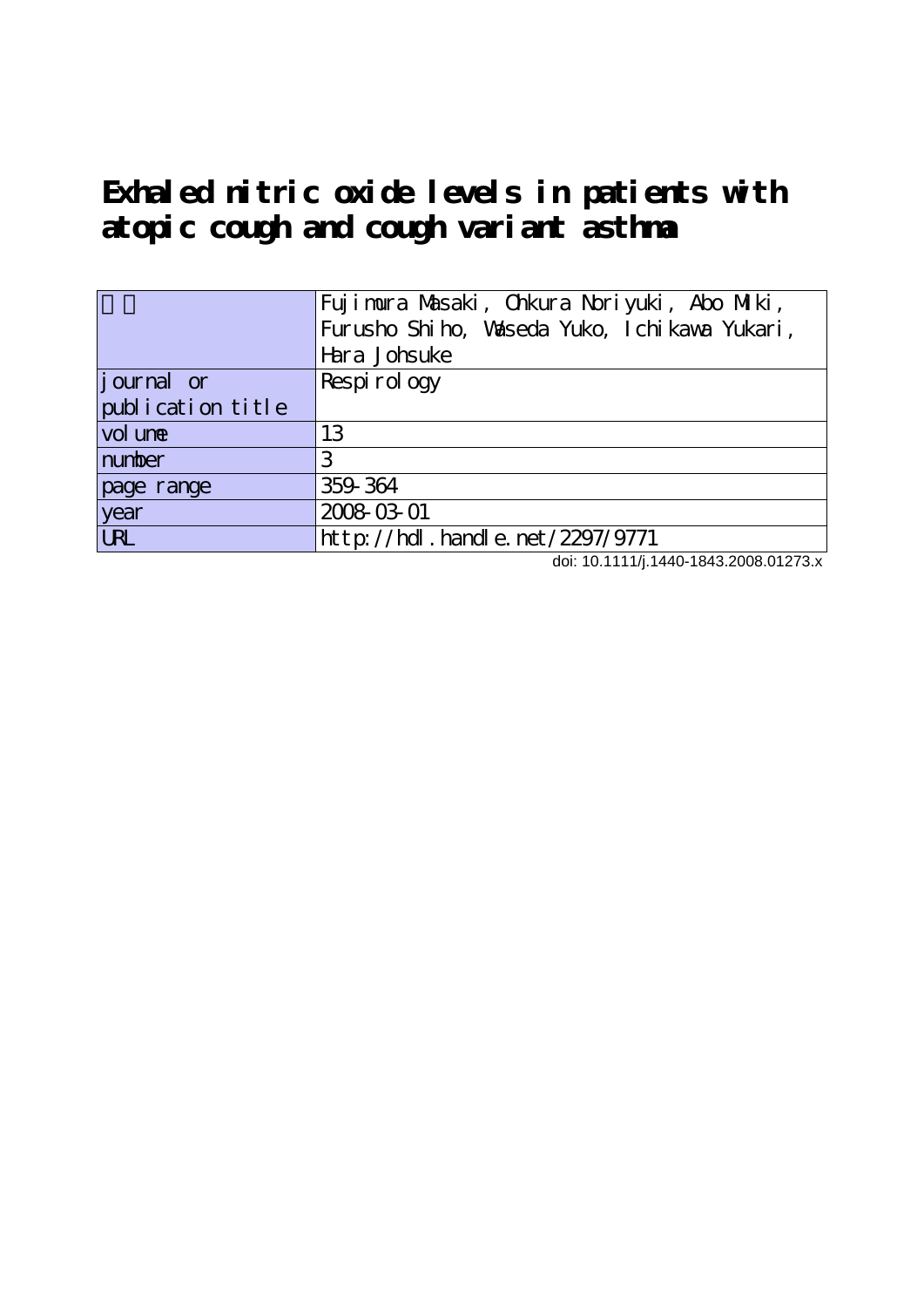*Respirology* (2008) **••**, ••–•• doi: 10.1111/j.1440-1843.2008.01273.x

# ORIGINAL ARTICLE

# **Exhaled nitric oxide levels in patients with atopic cough and cough variant asthma**

Masaki FUJIMURA, Noriyuki OHKURA, Miki ABO, Shiho FURUSHO, Yuko WASEDA, Yukari ICHIKAWA AND Johsuke HARA

*Respiratory Medicine, Cellular Transplantation Biology, Kanazawa University Graduate School of Medicine, Kanazawa, Japan*

**Exhaled nitric oxide levels in patients with atopic cough and cough variant asthma** FUJIMURA M, OHKURA N, ABO M, FURUSHO S, WASEDA Y, ICHIKAWA Y, HARA J. *Respirology* 2008; ••: ••–••

**Background and objective:** Atopic cough (AC) is an established clinical entity in Japan, in which patients present with a chronic persistent non-productive cough. Exhaled nitric oxide (NO) is a biomarker of eosinophilic airway inflammation. The present study examined whether exhaled NO levels were increased in AC in comparison with cough variant asthma (CVA) and bronchial asthma (BA).

**Methods:** Consecutive patients presenting with an isolated cough lasting at least 8 weeks were enrolled in the study. The aetiology of the chronic cough was determined according to the Japanese Respiratory Society guidelines for management of cough. Exhaled NO, capsaicin cough sensitivity (C5) and bronchial reversibility were measured at the patients' first visit. Bronchial responsiveness (PC20 to methacholine) was measured at their second visit following a 6-day course of bronchodilator therapy.

**Results:** There were 58 patients recruited and fully investigated; of these 9 and 11 patients were diagnosed with AC and CVA, respectively, as single causes of chronic cough. Ten patients with BA who had not received corticosteroid therapy in the previous 4 weeks and who attended the same clinic in the same time period acted as controls. Exhaled NO levels in patients with AC were significantly lower than those in patients with CVA and BA. There was no significant difference in the exhaled NO levels between patients with CVA and BA.

**Conclusions:** Exhaled NO may reflect eosinophilic inflammation of peripheral airways and its measurement may be useful in differentiating CVA from AC and other causes of chronic nonproductive cough.

**Key words:** atopic cough, bronchial asthma, cough variant asthma, exhaled nitric oxide, nonasthmatic eosinophilic bronchitis.

#### **INTRODUCTION**

Cough variant asthma (CVA) and atopic cough (AC) are major causes of chronic non-productive cough.<sup>1</sup> AC is a new clinical entity in Japan, in which patients present with a bronchodilator-resistant non-

Correspondence: Masaki Fujimura, Respiratory Medicine, Cellular Transplantation Biology, Kanazawa University Graduate School of Medicine, Kanazawa 920- 8641, Japan. Email: fujimura@med3.m.kanazawa-u.ac.jp

Received: 18 March 2007; invited to revise: 8 May 2007; revised: 21 June 2007; accepted: 17 July 2007 (Associate Editor: Takahide Nagase).

productive cough.2 Bronchodilator therapy has antitussive efficacy only in CVA. The fundamental features of AC include eosinophilic inflammation of the central airways and increased cough reflex sensitivity,3 while those of CVA are eosinophilic inflammation of the central to peripheral airways<sup>4</sup> and mildly increased bronchial responsiveness.<sup>5</sup> CVA is recognized as a precursor of asthma, which develops in nearly 30% of patients with CVA.<sup>6,7</sup> AC is not a precursor of asthma.<sup>7</sup>

Exhaled nitric oxide (NO) levels are an index of eosinophilic airway inflammation.8 De Diego *et al.* reported that exhaled NO levels were similar in CVA and bronchial asthma (BA) patients;<sup>9</sup> however, exhaled NO levels have not been reported in AC

© 2008 The Authors

Journal compilation © 2008 Asian Pacific Society of Respirology

56

1 2 3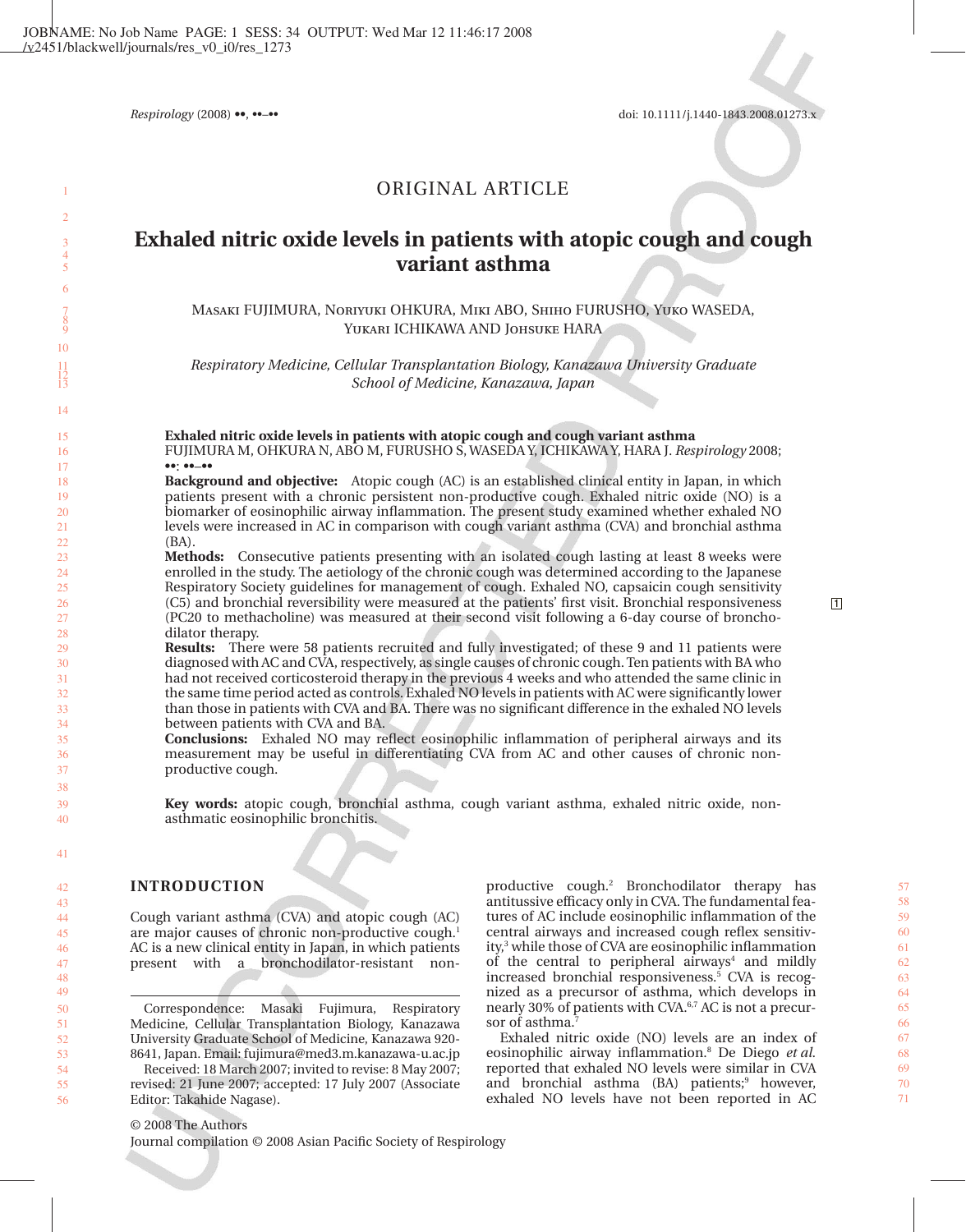# 2 *M Fujimura* et al.

patients. The present study was conducted to elucidate whether exhaled NO levels are increased in AC in comparison with CVA and BA.

# **METHODS**

#### **Study design**

A cross-sectional observational study was used to compare patients with AC, CVA and BA. Consecutive patients presenting in the 2-year period from October 2004 to September 2006, with an isolated cough lasting at least 8 weeks, were enrolled. At the first clinic visit, patients underwent the following sequence of tests: measurement of exhaled NO concentration, capsaicin cough sensitivity and bronchial reversibility, sputum induction by inhalation of 5% saline solution, and assessment of atopic characteristics. Each patient then received bronchodilator therapy (oral clenbuterol,  $40 \mu g/day + inhaled salb$ utamol sulphate,  $200 \mu$ g, on demand) for 6 days until the day before the second clinic visit. At the second clinic visit, efficacy of the bronchodilator therapy on cough was assessed as described below and bronchial responsiveness to methacholine was measured. Each patient then received appropriate treatment according to the Japanese Respiratory Society (JRS) guidelines for the management of cough.<sup>2</sup> The study protocol was approved by the ethics committee of the Kanazawa University Hospital and all participants gave informed consent.

Control values for exhaled levels of NO were determined as the levels measured in patients with BA, who also attended the clinic during the period of study recruitment and had not been treated with inhaled or systemic corticosteroids during the previous 4 weeks. The diagnosis of BA was based on the following three criteria: (i) a history of recurrent episodes of wheezing; (ii) reversible airway obstruction documented by a physician; and (iii) an improvement of 12% or more and 200 mL or more in  $FEV<sub>1</sub>$  after inhalation of 300  $\mu$ g of salbutamol sulphate.

#### **Assessment of efficacy of treatment on cough**

Efficacy of the treatment on cough was assessed using a visual analogue scale from 0 to 10 cm. At each clinic visit, each patient was asked to indicate which point on the scale represented their current cough experience. Response to bronchodilator therapy, which is the most important criterion for the diagnosis of CVA, was judged to be effective when the point on the visual analogue scale at the second visit, after 6-day therapy with bronchodilator, was 7 cm or less.

#### **Diagnosis of AC and CVA**

Atopic cough and CVA as sole causes of chronic cough were diagnosed according to the following criteria for the selection of subjects in clinical studies, as recommended by JRS.<sup>2</sup> Patients with a probable diagnosis of

# © 2008 The Authors

Journal compilation © 2008 Asian Pacific Society of Respirology

AC or CVA, based on the brief JRS diagnostic criteria,<sup>2</sup> were excluded from this study.

The diagnosis of AC was made according to the following criteria:<sup>2</sup>

• Non-productive cough lasting more than 8 weeks without wheezing or dyspnoea

• Presence of one or more findings indicative of an atopic constitution, including a past history and/or complications of allergic diseases excluding asthma, peripheral blood eosinophilia ( $>5\%$  or  $>400$  cells/ $\mu$ L), elevated total serum IgE (>150 IU/mL), positive specific IgE antibody to aeroallergens and/or induced sputum eosinophilia ( $\geq$ 2.5%)

• No bronchial reversibility, defined as less than a 10% increase in  $FEV<sub>1</sub>$  after inhalation of 300 µg of salbutamol sulphate

• Bronchial responsiveness within normal limits  $(PC20 \geq 10 \text{ mg/mL})$ 

• Increased cough reflex sensitivity (capsaicin concentration eliciting five or more coughs  $(C5) \leq 3.9 \text{ uM}$ 

• Cough resistant to bronchodilator therapy (oral clenbuterol 40 μg/day plus inhaled salbutamol 200 μg at bedtime and on demand)

• No abnormal findings indicative of cough aetiology on CXR

• Normal  $\text{FEV}_1 \approx 80\%$  of predicted value), FVC ( $\geq 80\%$ of predicted value) and  $FEV<sub>1</sub>/FVC$  ratio ( $\geq 70\%$ )

When all criteria were satisfied, a definite diagnosis of AC was applied. All patients diagnosed with AC were successfully treated with histamine H1-antagonists alone and/or with inhaled and/or oral corticosteroids.

The diagnosis of CVA was made according to the following criteria:<sup>2</sup>

• Isolated chronic non-productive cough lasting more than 8 weeks

• Absence of a history of wheezing or dyspnoea, and no adventitious lung sounds on physical examination

• Absence of postnasal drip accounting for the cough

- FEV<sub>1</sub>, FVC and FEV<sub>1</sub>/FVC ratio within normal limits
- Presence of BHR (PC20 < 10 mg/mL)
- Relief of cough with bronchodilator therapy

• No abnormal findings indicative of cough aetiology on CXR

When all criteria were satisfied, a definite diagnosis of CVA was applied. All patients with CVA had been successfully treated with bronchodilators, the leukotriene antagonist, montelukast and/or inhaled corticosteroids.

#### **Measurement of exhaled NO concentration**

Exhaled NO concentrations were measured by the online method using a chemiluminescence analyser (model 280, Sievers Instruments, Boulder, CO, USA) according to the American Thoracic Society (ATS) guidelines,10 between 9 am and 1 pm at the patient's first visit. Expiratory flow rate was 0.05 L/s as recommended by the guidelines and exhalation pressure was  $16 \text{ cm } H_2O$ . Measurement of exhaled NO was repeated until three reproducible NO plateau values were achieved. Exhaled NO was then calculated as the

123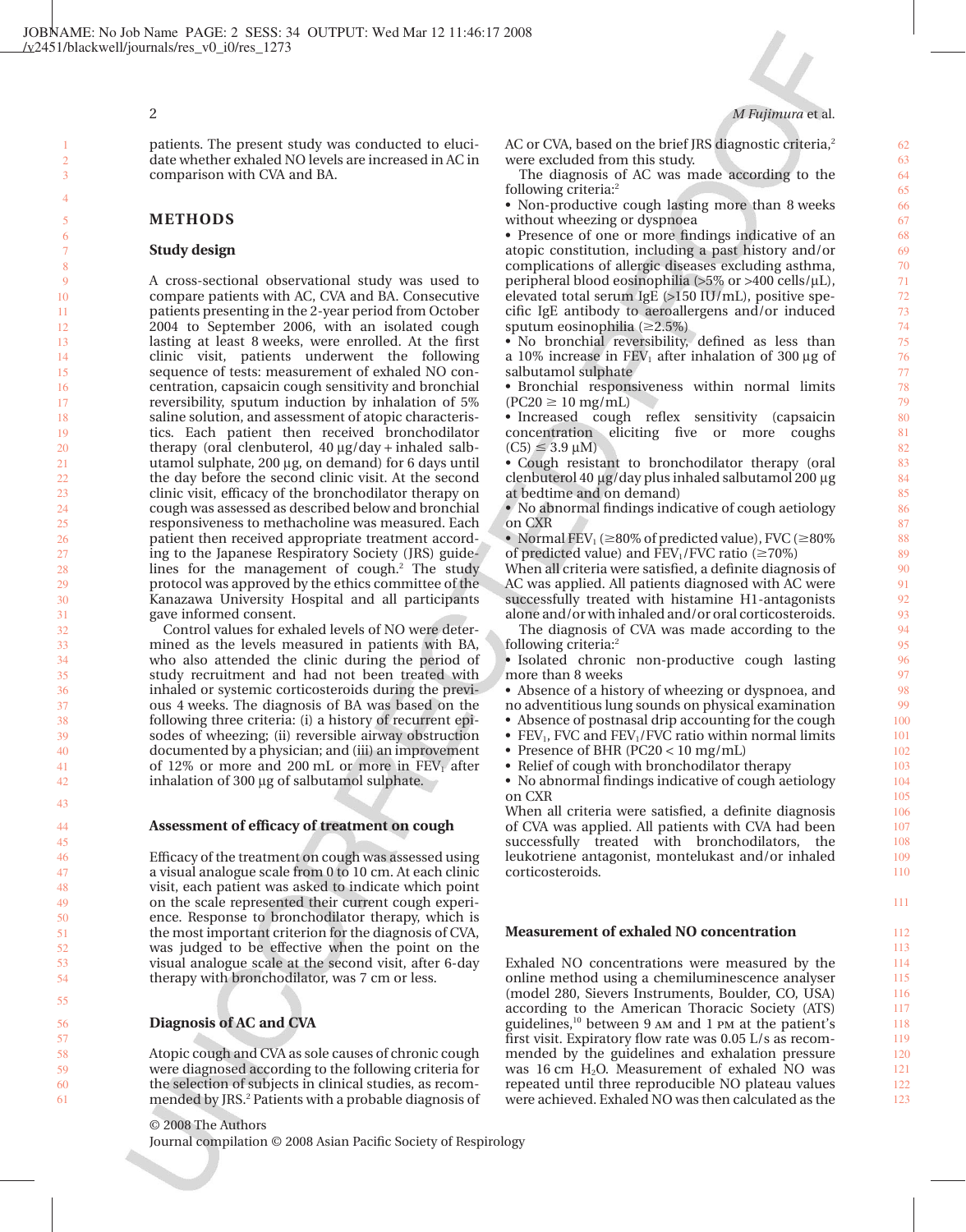#### *Exhaled NO in atopic cough*

|                        | AC               | <b>CVA</b>       | BA                  |
|------------------------|------------------|------------------|---------------------|
| Number of subjects     | 9                | 11               | 10                  |
| Gender (male : female) | 2:7              | 2:9              | 3:7                 |
| Age (years)            | $42.8 \pm 13.1$  | $44.8 \pm 16.1$  | $43.0 \pm 18.9$     |
| Height (cm)            | $164.3 \pm 7.1$  | $160.0 \pm 8.8$  | $157.9 \pm 5.2$     |
| Body weight (kg)       | $62.7 \pm 13.1$  | $55.7 \pm 8.4$   | $55.1 \pm 10.8$     |
| FVC, % predicted       | $119.2 \pm 9.0$  | $111.3 \pm 19.6$ | $102.4 \pm 14.2$    |
| $FEV_1$ , % predicted  | $103.3 \pm 10.1$ | $98.1 \pm 10.7$  | $83.6 \pm 12.5***$  |
| $FEV1/FVC$ (%)         | $80.1 \pm 7.6$   | $79.4 \pm 9.9$   | $72.1 \pm 13.6$     |
| $C5 \; (\mu M)$        | 1.0(1.20)        | $18.9(1.4)$ **** | $7.8(2.2)$ **       |
| $PC20$ (mg/mL)         | 39.7 (1.52)      | $2.4(1.22)$ **** | $0.81(1.60)$ ****\$ |

|  | <b>Table 1</b> Characteristics of patients with atopic cough (AC), cough variant asthma (CVA) and typical bronchial asthma (BA) |  |  |  |  |  |  |  |  |  |
|--|---------------------------------------------------------------------------------------------------------------------------------|--|--|--|--|--|--|--|--|--|
|--|---------------------------------------------------------------------------------------------------------------------------------|--|--|--|--|--|--|--|--|--|

\*\**P* < 0.01, \*\*\**P* < 0.001 and \*\*\*\**P* < 0.0001 compared with AC; \$ *P* < 0.05 and \$\$*P* < 0.01 compared with CVA. Data are presented as mean  $\pm$  SD. Data in C5 are presented as geometric mean (geometric standard error of the mean). C5, capsaicin concentration eliciting five or more coughs. **4 4 5**

mean of these three values and exhaled NO values in 10 patients with BA were used as control values.

#### **Pulmonary function testing**

Routine pulmonary function, cough reflex sensitivity and bronchial reversibility were measured in that order at the first visit, and bronchial responsiveness was determined at the second visit, 1 week after the first visit. FVC,  $FEV_1$  and flow-volume curves were measured using a dry wedge spirometer (Chestac 11, Chest Co. Ltd, Tokyo, Japan). Spirometry was performed and evaluated according to the ATS criteria.<sup>11</sup>

Capsaicin cough threshold (C5) was measured as an index of cough reflex sensitivity.12,13 To assess bronchial reversibility, spirometry was performed before and 30 min after inhalation of 300 µg of salbutamol sulphate. The provocative concentration of methacholine causing a 20% fall in  $FEV<sub>1</sub>$  from pre-challenge 2 **<sup>2</sup>**

values (PC20) was measured as an index of nonspecific bronchial responsiveness.<sup>14</sup> **3** 

#### **Statistical analysis**

Data values for exhaled NO, capsaicin cough threshold (C5) and bronchial responsiveness (PC20) were expressed as geometric mean with geometric standard error of the mean (GSEM). Other data values were expressed as mean and SD. Differences in data values between patients with AC, CVA and BA were analysed by one-way analysis of variance (anova) followed by Fisher's partial least squares difference. Data for exhaled NO, PC20 and C5 were logarithmically transformed. *P*-values < 0.05 were considered statistically significant.

# **RESULTS**

The diagnostic procedures were completed in 58 of the 80 patients with chronic cough who were enrolled



**Figure 1** Exhaled nitric oxide (NO) levels in patients with atopic cough, cough variant asthma and typical bronchial asthma. Horizontal bars represent geometric mean values. *P*-values as determined by Fisher's partial least squares difference are shown.

in the study. Of the 58 patients, 9 and 11 patients, respectively, met the diagnostic criteria for AC and CVA as the sole causes of chronic cough. Patient characteristics are summarized in Table 1. Duration of cough before the initial visit, successful treatment for relief of cough and time required after the first visit for relief of cough are summarized for individual patients with AC and CVA in Table 2. The atopic characteristics of patients with AC and CVA are shown in Table 3.

Exhaled NO levels in patients with AC (13.0 p.p.b., GSEM 1.14) were significantly lower than those in patients with CVA (39.4 p.p.b., GSEM 1.25, *P* = 0.0007) or BA (36.1 p.p.b., GSEM 1.26, *P* = 0.0020) (Fig. 1). There was no significant difference in the exhaled NO levels between patients with CVA and BA  $(P = 0.7618)$ .

61 62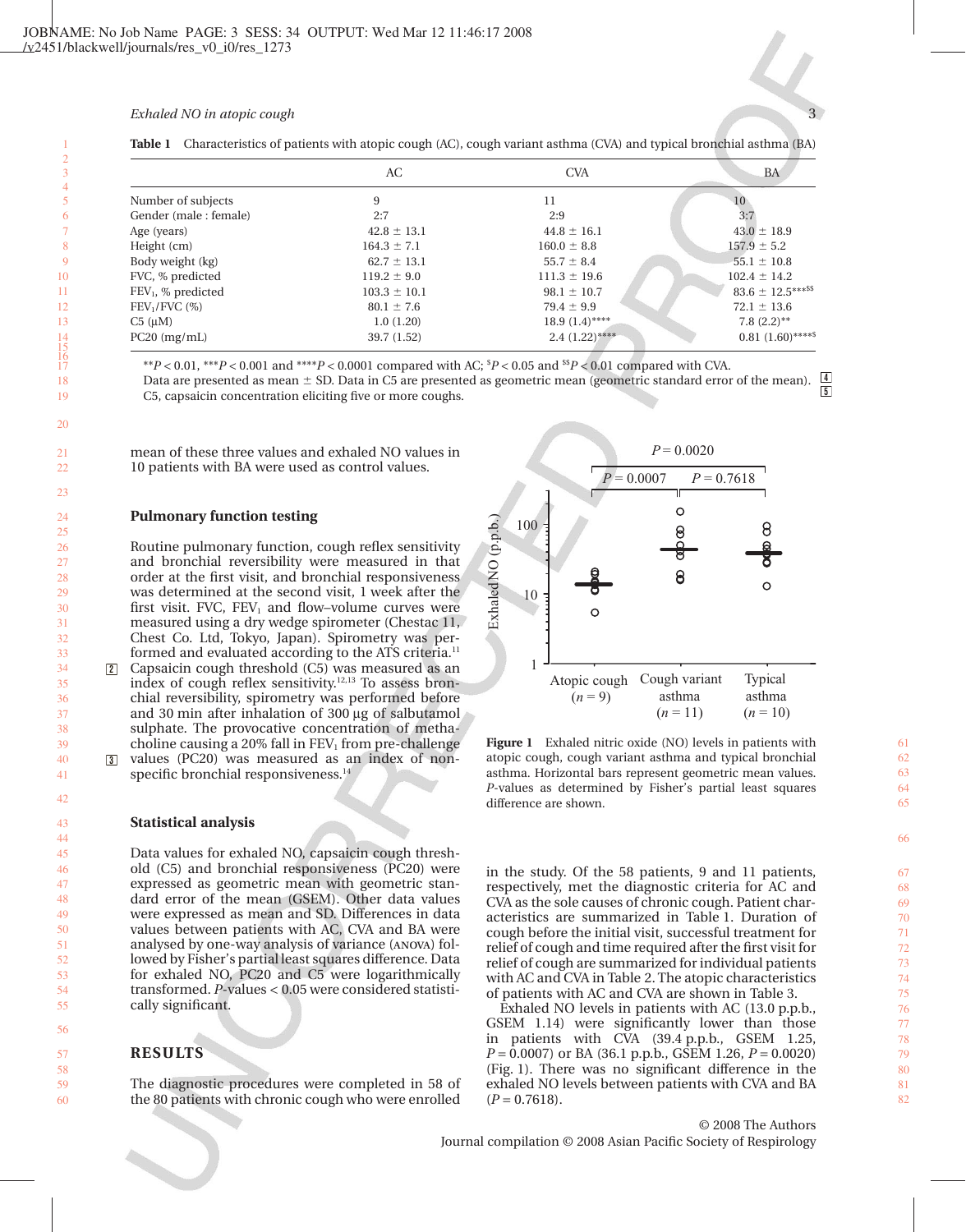# 4 *M Fujimura* et al.

|                |             |            | Symptom duration |                                              | Time <sup>†</sup> for relief of |
|----------------|-------------|------------|------------------|----------------------------------------------|---------------------------------|
| Patient        | Age (years) | <b>Sex</b> | (months)         | Successful treatment                         | cough (weeks)                   |
| AC             |             |            |                  |                                              |                                 |
|                | 52          | F          | 8                | Azelastine, FP, PSL                          | 9                               |
| $\overline{2}$ | 39          | F          | 2                | Azelastine                                   | 4                               |
| 3              | 63          | F          | $\overline{c}$   | Azelastine                                   | 4                               |
| 4              | 41          | F          | 7                | Azelastine, FP                               | 5                               |
| 5              | 21          | M          | 2                | FP, PSL                                      | 10                              |
| 6              | 40          | F          | 2                | Azelastine                                   | 4                               |
|                | 51          | F          | $\overline{2}$   | Azelastine, FP                               | 4                               |
| 8              | 51          | M          | 24               | Azelastine, FP                               | 6                               |
| 9              | 27          | F          | $\mathbf{2}$     | Azelastine                                   | 3                               |
| <b>CVA</b>     |             |            |                  |                                              |                                 |
| 1              | 37          | F          | 4                | Clenbuterol                                  | 1                               |
| 2              | 41          | F          | 2                | Clenbuterol                                  | 8                               |
| 3              | 52          | F          | $\overline{c}$   | Clenbuterol, montelukast                     | 4                               |
|                | 69          | F          | 120              | Procaterol, theophylline                     | 3                               |
| 5              | 46          | F          | 4                | Clenbuterol, salbutamol inhaled              | 4                               |
| 6              | 17          | F          | $\overline{c}$   | Clenbuterol                                  | 6                               |
|                | 30          | F          | 5                | Clenbuterol, montelukast, salmeterol inhaled | $\overline{2}$                  |
| 8              | 55          | M          | 3                | <b>BDP</b>                                   |                                 |
| 9              | 64          | M          | $\overline{c}$   | Clenbuterol, BUD, salmeterol inhaled         | 4                               |
| 10             | 27          | F          | 3                | Montelukast, BUD                             | 5                               |
| 11             | 55          | F          | 5                | Clenbuterol, montelukast, BUD                | 8                               |
|                |             |            |                  |                                              |                                 |

**Table 2** Results of treatment in patients with atopic cough (AC) and cough variant asthma (CVA)

† Time required to relive cough after the first visit.

BDP, beclomethasone dipropionate inhalation (200–400 µg bd); BUD, budesonide inhalation (200–400 µg bd); F, female; FP, fluticasone dipropionate inhalation (200-400 µg bd); M, male; PSL, oral prednisolone (20 mg once daily) for less than 3 weeks.

| Case           | Past       |                                   | Family  |              | Eosinophils in<br>peripheral blood | Eosiniphils in          | Total IgE in     | Specific IgE  |
|----------------|------------|-----------------------------------|---------|--------------|------------------------------------|-------------------------|------------------|---------------|
| number         | history    | Complication                      | history | $(\%)$       | $(\sqrt{\mu L})$                   | sputum $(\%)^{\dagger}$ | serum (IU/mL)    | in serum      |
| AC             |            |                                   |         |              |                                    |                         |                  |               |
| 1              |            |                                   |         | 7.6          | 251                                | ${\rm NG}$              | 11               |               |
| $\overline{c}$ |            |                                   |         | 1.0          | 42                                 | $\mathbf{0}$            | 32               | JC            |
| 3              | PO         | $\ensuremath{\mathsf{UR}}\xspace$ |         | 3.7          | 218                                | $\boldsymbol{0}$        | 138              |               |
| 4              | UR         |                                   |         | 0.7          | 43                                 | NG                      | 94               |               |
| 5              | <b>CBA</b> | PO                                |         | 3.7          | 283                                | NG                      | 2200             | HD, D, RW, JC |
| 6              |            |                                   | AR      | 2.0          | 138                                | NG                      | 220              | HD            |
| 7              |            | —                                 |         | $3.3\,$      | 158                                | NG                      | 68               | RW, JC        |
| 8              |            | <b>UR</b>                         |         | 4.0          | 176                                | NG                      | 86               | HD, D         |
| 9              |            | PO, AD                            |         | 8.2          | 558                                | 19.5                    | 175              | JC, HD, D, CD |
| <b>CVA</b>     |            |                                   |         |              |                                    |                         |                  |               |
| 1              | UR         |                                   |         | 1.5          | 72                                 | $\mathbf{0}$            | 40               |               |
| $\overline{c}$ |            |                                   |         | 3.0          | 255                                | NG                      | $\mathbf{0}$     |               |
| 3              |            |                                   |         | 1.0          | 63                                 | NG                      | 56               | HD, RW        |
| 4              |            |                                   |         | 1.5          | 60                                 | NG                      | 58               |               |
| 5              |            | ${\sf AR}$                        |         | $\mathbf{0}$ | $\mathbf{0}$                       | 1.0                     | 9                |               |
| 6              |            | AR                                | BA      | 3.0          | 177                                | NG                      | $\boldsymbol{0}$ |               |
| 7              |            |                                   |         | 6.0          | 360                                | NG                      | 320              | HD, D         |
| 8              |            |                                   |         | 10.8         | 756                                | 3.6                     | 187              | JC, RW        |
| $\overline{9}$ | AR, UR     |                                   |         | 1.0          | 69                                 | NG                      | 32               |               |
| 10             | CBA        | PO                                | AR      | 4.8          | 262                                | 0.8                     | 504              | HD, D         |
| 11             |            |                                   |         | 1.9          | 110                                | NG                      | 61               | JC            |

|  | Table 3 Characteristics of atopic constitution in patients with atopic cough (AC) and cough variant asthma (CVA) |  |  |  |  |  |  |
|--|------------------------------------------------------------------------------------------------------------------|--|--|--|--|--|--|
|--|------------------------------------------------------------------------------------------------------------------|--|--|--|--|--|--|

† Per cent of nucleated cells.

AD, atopic dermatitis; AR, allergic rhinitis; BA, bronchial asthma; CBA, ••; CD, cat dander; D, Dermatophagoides; HD, house **6 7**dust; JC, Japanese cedar; NG, inadequate sputum sample; PO, pollinsis; RW, ragweed; UR, urticaria.

# © 2008 The Authors

Journal compilation © 2008 Asian Pacific Society of Respirology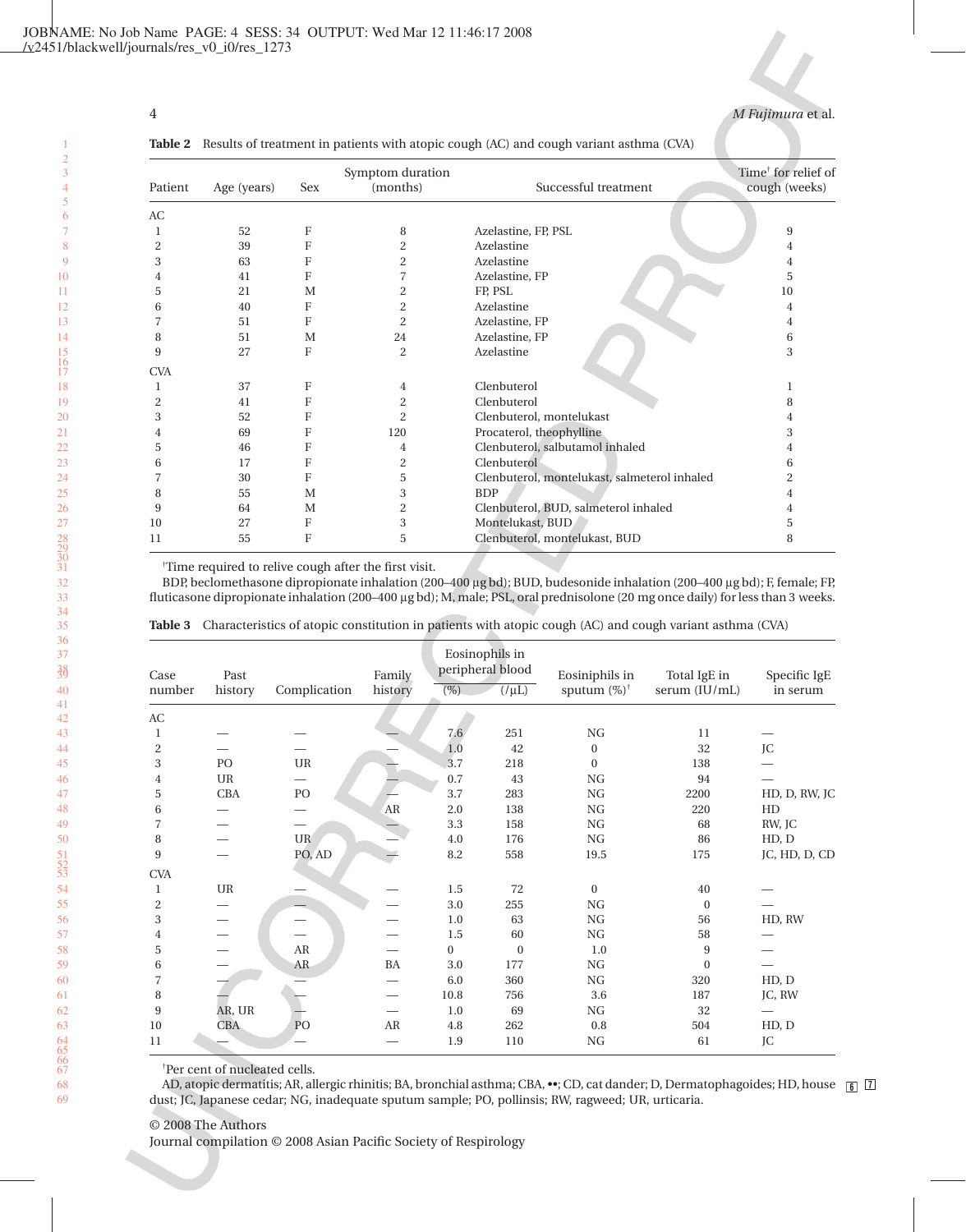#### *Exhaled NO in atopic cough*

**9**

|  | Table 4 Comparison between atopic cough, non-asthmatic eosinophilic bronchitis and cough variant asthma |  |  |  |
|--|---------------------------------------------------------------------------------------------------------|--|--|--|
|  |                                                                                                         |  |  |  |

|                             | Cough variant asthma           | Atopic cough                   | Eosinophilic bronchitis<br>without asthma                |
|-----------------------------|--------------------------------|--------------------------------|----------------------------------------------------------|
| Physiology                  |                                |                                |                                                          |
| Cough reflex sensitivity    | Not increased                  | Normal                         | Increased                                                |
| Bronchial responsiveness    | Increased but less than asthma | Not increased                  | Not increased                                            |
| Pathology                   |                                |                                |                                                          |
| Eosinophils in              |                                |                                |                                                          |
| Induced sputum              | Increased                      | Increased                      | Increased                                                |
| Biopsied bronchi            | Increased same as asthma       | Increased but less than asthma | Increased same as asthma                                 |
| BAL fluid                   | Increased same as asthma       | Not increased                  | Increased same as asthma <sup><math>\dagger</math></sup> |
| <b>Inflammatory markers</b> |                                |                                |                                                          |
| Exhaled NO                  | Increased                      | No increased                   | <b>Increased</b>                                         |
| Outcome                     |                                |                                |                                                          |
| Asthma onset without ICS    | 30%                            | No                             | Not investigated                                         |
| with ICS                    | 6%                             | Not investigated               | 9%                                                       |

† Asthmatics treated with inhaled corticosteroids.

Underlined findings were from the present study.

ICS, ••; NO, nitric oxide.

## **DISCUSSION**

The present study showed that exhaled NO levels were significantly lower in patients with AC compared with patients with CVA or BA. Normal values of exhaled NO could not be determined in this study because it was difficult to recruit gender- and agematched, non-atopic, never-smoking normal subjects. Exhaled NO is a biomarker of eosinophilic airway inflammation, which is increased in steroidnaive asthmatic patients.8 Two diagnostic criteria for each cause of chronic cough are recommended by the JRS.2 One set of criteria is for the selection of subjects for clinical studies (research use) and the second set comprises brief criteria for clinical use. In the present study, only patients with AC and CVA, diagnosed according to the criteria for research use, $2$  were included. The more strict diagnostic criteria for research use are applied to standardize the selection of subjects for clinical studies so that data are available to all research groups. It is difficult to satisfy all the required criteria for research use, which accounts for the small proportion of enrolled patients who actually completed the present study. Further studies using the brief diagnostic criteria for AC and CVA may be of value in assessing whether measurement of exhaled NO is useful for making the diagnosis of CVA in clinical practice.

Chronic cough is defined as isolated persistent cough lasting  $\geq 8$  weeks. CVA is strictly diagnosed when a patient with an isolated chronic cough, who has no history of wheezing or dyspnoea indicative of BA and no wheezes on lung auscultation, responds to bronchodilator therapy.5 Although non-specific bronchial responsiveness is mildly increased in this group of patients,<sup>5,7</sup> there is considerable overlap with normal subjects.15 In addition, Irwin and coworkers have shown that measurement of bronchial responsiveness cannot predict the efficacy of bronchodilator

therapy in patients with isolated chronic cough. $16$ Efficacy of bronchodilator therapy in preventing cough is the most important criterion for the diagnosis of CVA, and increased bronchial responsiveness is the second. This is however disputed by some chest physicians who believe that chronic cough with increased bronchial responsiveness is CVA. Therefore in the present study, patients with CVA were selected only if their cough responded to bronchodilator therapy and bronchial responsiveness was increased.

Atopic cough is a recently described clinical entity in Japan, in which patients present with a chronic isolated bronchodilator-resistant non-productive cough.2 The fundamental features are increased cough reflex sensitivity, $3,7,15$  with normal bronchial responsiveness and eosinophilic inflammation of central airways.<sup>3</sup> These features differ from those of CVA: increased bronchial responsiveness<sup>5,15</sup> and eosinophilic inflammation of central to peripheral airways.4 CVA is a precursor of typical asthma but AC is not.<sup>7</sup>

In many countries non-asthmatic eosinophilic bronchitis (EB) is being accepted as a clinical entity in patients presenting with chronic cough that responds to corticosteroid therapy.17 The diagnostic criteria are sputum eosinophilia and normal bronchial responsiveness.<sup>17</sup> It has been reported that in such patients with EB, cough reflex sensitivity is increased, $18$  eosinophils in BAL fluid are increased<sup>19,20</sup> and onset of asthma is typical. $21$  Two studies have shown that exhaled NO levels in patients with EB are increased to the same levels as those in patients with BA.20,22 It appears that there are differences between AC and EB (Table 4) and that AC is different from EB. The findings that exhaled NO and eosinophils in BAL fluid are increased in BA and EB, but not in AC, suggest that exhaled NO reflects eosinophilic inflammation of peripheral airways, which have a much larger surface area than the central airways.

© 2008 The Authors Journal compilation © 2008 Asian Pacific Society of Respirology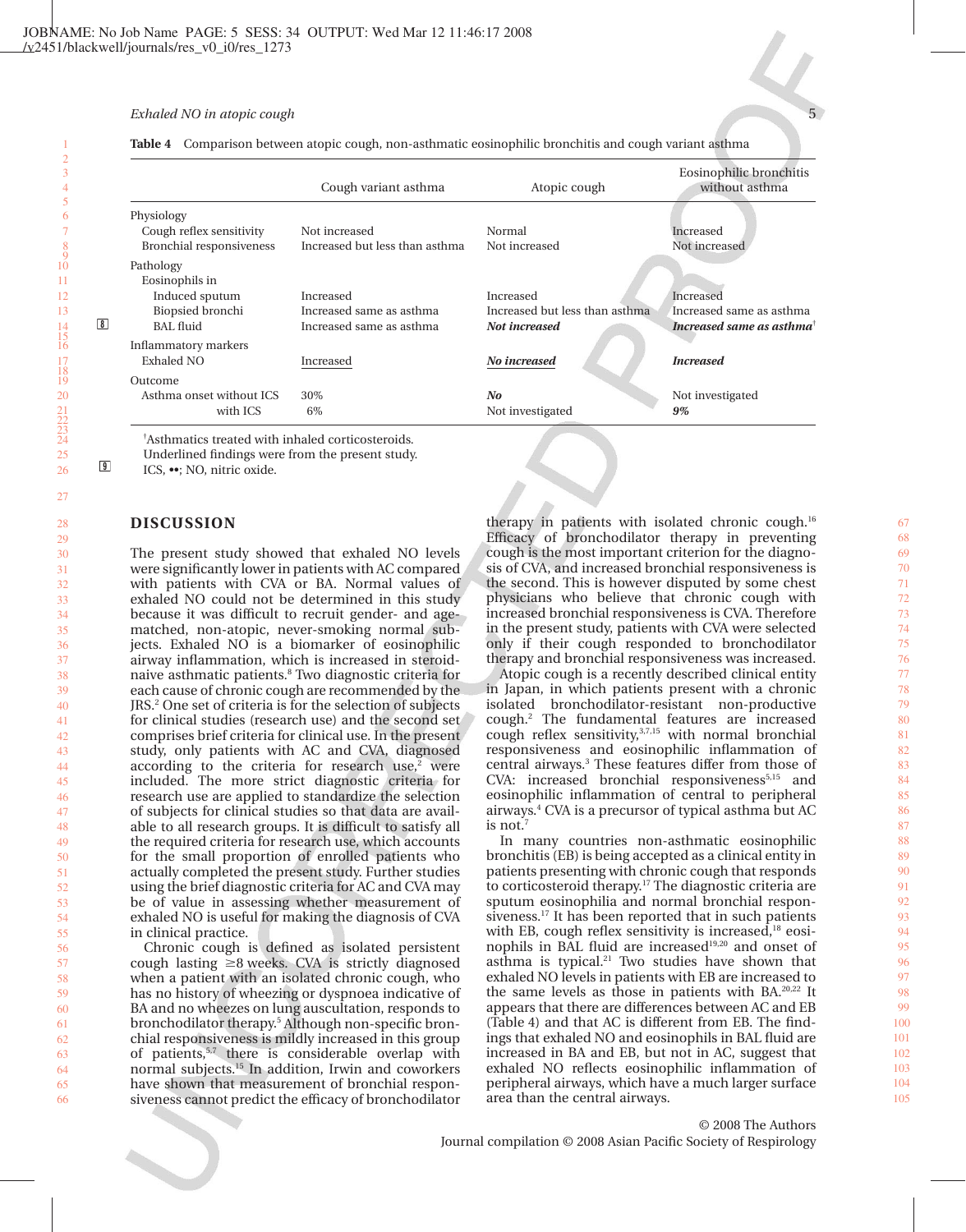25

32

#### De Diego *et al.* compared airway inflammatory markers in patients with typical asthma and those with CVA, which was diagnosed by both increased bronchial responsiveness and relief of cough with bronchodilator therapy, as in the present study. $9$  The authors showed that there was no difference in exhaled NO, cough reflex sensitivity or bronchial responsiveness in typical asthma compared with CVA. Similar levels of exhaled NO and cough reflex sensitivity were confirmed in the present study, while bronchial responsiveness was increased in typical asthma compared with CVA. It is likely that typical asthma was more severe in the present study compared with the study of De Diego and coworkers. Based on this, it is concluded that exhaled NO levels are increased in CVA to the same levels seen in steroid-naive typical asthma.

In conclusion, this study confirmed that the pathogenesis of AC is different from that of CVA or EB, and suggests that exhaled NO may reflect eosinophilic inflammation of peripheral airways. The lower levels of exhaled NO in AC may be useful in differentiating it from CVA, EB and other causes of chronic nonproductive cough.<sup>23</sup>

# **ACKNOWLEDGEMENT**

This study was supported in part by a grant-in-aid for Scientific Research from the Ministry of Education, Science and Culture (17607003) by the Japanese Government.

# **REFERENCES**

- 1 Fujimura M, Abo M, Ogawa H, Nishi K, Kibe Y *et al*. Importance of atopic cough, cough variant asthma and sinobronchial syndrome as causes of chronic cough in Hokuriku area of Japan. *Respirology* 2005; **10**: 201–7.
- 2 Committee for the Japanese Respiratory Society Guidelines for Management of Cough. The Japanese Respiratory Society guidelines for management of cough. *Respirology* 2006; **11** (Suppl.): 135–86.
- 3 Fujimura M, Ogawa H, Yasui M, Matsuda T. Eosinophilic tracheobronchitis and airway cough hypersensitivity in chronic non-productive cough. *Clin. Exp. Allergy* 2000; **30**: 41–7.
- 4 Niimi A, Amitani R, Suzuki K, Tanaka E, Murayama T *et al*. Eosinophilic inflammation in cough variant asthma. *Eur. Respir. J*. 1998; **11**: 1064–9.
- 5 Corrao WM, Braman SS, Irwin RS. Chronic cough as the sole presenting manifestation of bronchial asthma. *N. Engl. J. Med*. 1979; **300**: 633–7.
- 6 Johnson D, Osborn LM. Cough variant asthma: a review of the clinical literature. *J. Asthma* 1991; **28**: 85–90.
- 7 Fujimura M, Ogawa H, Nishizawa Y, Nishi K. Comparison of atopic cough with cough variant asthma: is atopic cough a precursor of asthma? *Thorax* 2003; **58**: 14–18.
- 8 Kharitonov SA, Yates D, Robbins RA, Logan-Sinclair R, Shinebourne EA *et al*. Increased nitric oxide in exhaled air of asthmatic patients. *Lancet* 1994; **343**: 133–5.
- 9 De Diego A, Martinez E, Perpina M, Nieto L, Compte L *et al*. Airway inflammation and cough sensitivity in cough-variant asthma. *Allergy* 2005; **60**: 1407–11.
- 10 American Thoracic Society. Recommendations for standardized procedures for the online and offline measurement of exhaled lower respiratory nitric oxide and nasal nitric oxide in adults and children-1999. *Am. J. Respir. Crit. Care Med*. 1999; **160**: 2104–17.
- 11 American Thoracic Society. Standardization spirometry-1987 update. *Am. Rev. Respir. Dis*. 1987; **136**: 1285–98.
- 12 Fujimura M, Sakamoto S, Kamio Y, Matsuda T. Sex difference in the inhaled tartaric acid cough threshold in non-atopic healthy subjects. *Thorax* 1990; **45**: 633–4.
- 13 Fujimura M, Sakamoto S, Kamio Y, Matsuda T. Cough receptor sensitivity and bronchial responsiveness in normal and asthmatic subjects. *Eur. Respir. J*. 1992; **5**: 291–5.
- 14 Cockcroft DW, Ruffin RE, Dolovich J, Hargreave FE. Allergen-induced increase in non-allergic bronchial reactivity. *Clin. Allergy* 1977; **7**: 503–13.
- 15 Fujimura M, Kamio Y, Hashimoto T, Matsuda T. Cough receptor sensitivity and bronchial responsiveness in patients with only chronic nonproductive cough: in view of effect of bronchodilator therapy. *J. Asthma* 1994; **31**: 463–72.
- 16 Irwin RS, French CT, Smyrnios NA, Curley FJ. Interpretation of positive results of a methacholine inhalation challenge and 1 week of inhaled bronchodilator use in diagnosing and treating cough-variant asthma. *Arch. Intern. Med*. 1997; **157**: 1981–7.
- 17 Brightling CE. Chronic cough due to nonasthmatic eosinophilic bronchitis: ACCP evidence-based clinical practice guidelines. *Chest* 2006; **129** (Suppl.):116S–21S.
- 18 Brightling CE, Ward R, Wardlaw AJ, Pavord ID. Airway inflammation, airway responsiveness and cough before and after inhaled budesonide in patients with eosinophilic bronchitis. *Eur. Respir. J*. 2000; **15**: 682–6.
- 19 Gibson PG, Zlatic K, Scott J, Sewell W, Woolley K *et al*. Chronic cough resembles asthma with IL-5 and granulocyte-macrophage colony-stimulating factor gene expression in bronchoalveolar cells. *J. Allergy Clin. Immunol*. 1998; **101**: 320–6.
- 20 Brightling CE, Symon FA, Birring SS, Bradding P, Wardlaw AJ *et al*. Comparison of airway immunopathology of eosinophilic bronchitis and asthma. *Thorax* 2003; **58**: 528–32.
- 21 Berry MA, Hargadon B, McKenna S, Shaw D, Green RH *et al*. Observational study of the natural history of eosinophilic bronchitis. *Clin. Exp. Allergy* 2005; **35**: 598–601.
- 22 Berlyne GS, Parameswaran K, Kamada D, Efthimiadis A, Hargreave FE. A comparison of exhaled nitric oxide and induced sputum as markers of airway inflammation. *J. Allergy Clin. Immunol*. 2000; **106**: 638–44.
- 23 Chatkin JM, Ansarin K, Silkoff PE, McClean P, Gutierrez C *et al*. Exhaled nitric oxide as a noninvasive assessment of chronic cough. *Am. J. Respir. Crit. Care Med*. 1999; **159**: 1810–13.

# © 2008 The Authors Journal compilation © 2008 Asian Pacific Society of Respirology

58

## 6 *M Fujimura* et al.